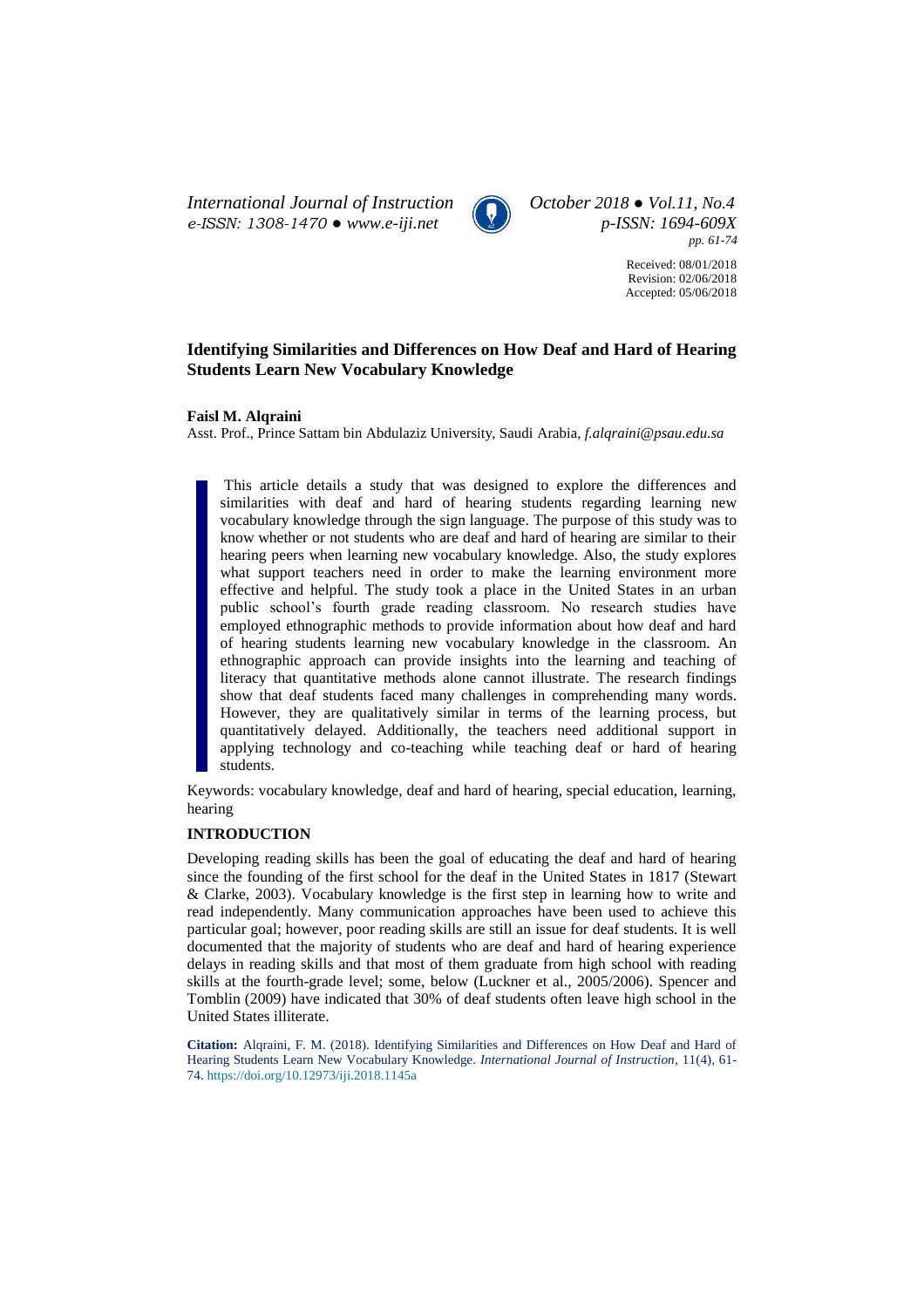One of the many obstacles to reading and comprehending written content for deaf students is the delayed acquisition of vocabulary because most learning, especially in the first years, takes place through indirect conversations with parents, playing with peers, conversations, accidental listening, and watching TV (Luckner & Cooke, 2010). Because they cannot participate in auditory learning, deaf students are deprived of these beneficial experiences through which language is typically developed. This limited vocabulary, in turn, results in difficulties in the learning process. However, some students who are deaf and hard of hearing learn to read at the grade level. Moreover, some become successful writers (Luckner et al., 2005/2006). In this paper, I share research that documents and explores how deaf and hard of hearing students learn new vocabulary knowledge over sign language.

### **The Goals of the Study and Research Questions**

The aim of this study was to explore and gain in-depth knowledge of how deaf and hard of hearing students learn new vocabulary knowledge through sign language, and what support the teacher needs from the school in order to make the learning environment more effective and helpful. The research questions were as follows:

- How do deaf and hard of hearing students learn new vocabulary knowledge through sign language?
- How do deaf students make progress in the classroom and what challenges do they encounter?
- What additional instructional support does a teacher need from the school?

### **Theoretical Framework**

Vygotsky (1978) argued that social interaction with knowledgeable individuals lead increasing thinking skills in children which is "all higher mental functions are internalized by social relationships" (pp. 98). Also, Lave and Wenger (1991) pointed out that individuals' knowledge was built and shaped by the activities that they had been a part of in community participation. Moreover, Lave and Wenger looked at learning as not an isolated activity, but as one that occurs with others over *joint activity*. Therefore, individuals who have more knowledge than others can assist and uphold new learners in building meaning until the new learner functions independently (Lee & Smagorinsky, 2000).

Also, the qualitative similarity hypothesis theoretical framework (QSH) (Paul, 2010), believes that the acquisition of literacy skills by those who are deaf and hard of hearing is qualitatively similar to that of those who have typical hearing; however, quantitatively it is delayed similarly to someone learning English as a foreign language. Thus, the vocabulary knowledge of deaf and hard of hearing students is quantitatively less than their typical literacy learners. The QSH strongly believes that students who are deaf and hard of hearing are able to learn like their hearing peers, but at a slower speed and rate, and they obtain smaller results in learning and need additional assistance services (Paul, 2010, 2012; Paul & Lee, 2010; Paul & Wang, 2012). They need more help to improve their reading skills, and the first step to reading is building vocabulary knowledge.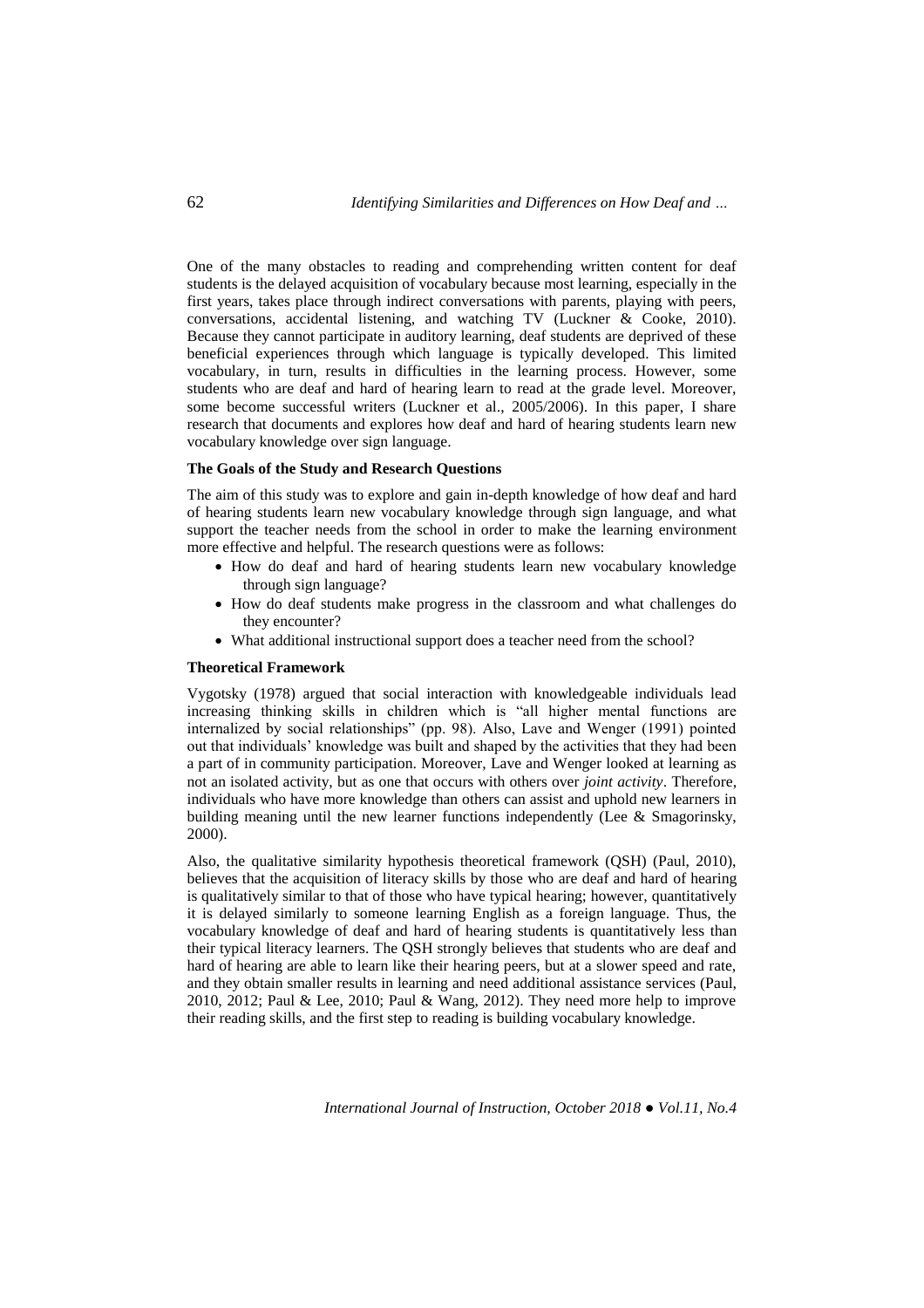### **The Relationship between Vocabulary Knowledge and Reading Comprehension**

Researchers have realized for decades that vocabulary knowledge is a strong indicator of reading comprehension (Stahl & Nagy, 2006). Therefore, there is no doubt that vocabulary knowledge plays a vital role in reading comprehension (Davis, 1944; McKeown & Beck, 1988; Paul, 1989; Stahl & Nagy, 2006; Williams, 2012; Paul, 1998). Since readers acquire the meanings from the text, the vocabulary that they know will determine how well readers comprehend print (Nagy, 2005).

The American National Reading Panel (NRP, 2000) pointed out that vocabulary is one of five main components of successful reading due to the necessity of vocabulary in comprehending the printed word. Vocabulary knowledge has also been found to be one of the most important variables in the reading success (Curtis, 2006). Paul (2009) found a strong correlation between vocabulary knowledge and reading comprehension. Students who performed well on reading vocabulary tests also performed well in reading comprehension. Trezek, Wang, and Paul (2010) indicated that the aim of reading is to comprehend the meaning of the text, whereas comprehension depends on the level of the vocabulary that a person possesses. Clearly, vocabulary knowledge is significantly dynamic in reading comprehension. Without vocabulary knowledge, reading comprehension will be impossible because it is vocabulary knowledge that determines reading comprehension.

Vocabulary knowledge has two main portions: depth and breadth. Both of these are fundamental to understand the connection between vocabulary knowledge and reading comprehension (Qian, 1999). Breadth of vocabulary knowledge is defined as vocabulary size, namely the number of words' meanings that a person knows (Paul, Stallman & O'Rourk, 1990). Depth of vocabulary knowledge is defined as a learner's knowledge of words, including their meanings, figurative uses, and nuances (Paul, 2009; Paul, Stallman & O'Rourk, 1990). Nagy (2005) stated that comprehension relies on depth and breadth of vocabulary knowledge. Breadth and depth of vocabulary knowledge play a significant role in reading comprehension because having a solid breadth of vocabulary indicates that the more words' meanings that the reader knows, the easier it is for him to understand and acquire the meaning of the text (Curtis, 2006). Depth of vocabulary knowledge, however, consists of "figurative usage of words, synonyms, antonyms, homonyms, analogies, and multiple meanings" (p.14). Depth of vocabulary knowledge deeply influences reading comprehension because when readers know words' meanings, this result in their having the conceptual frameworks related to the word meanings, which facilitates readers to comprehend the text (Paul, 1989).

#### **Obstacles of Learning Vocabulary Knowledge**

Research done by Lekberg and Spencer (2001) has shown that deaf students often experience delays in building their vocabulary knowledge; they also have smaller lexicons, acquire new words slowly, and have a small range of word contexts, which affects their learning of new terms. This means that a vicious cycle is created; it can be observed that limited vocabularies often affect reading comprehension, and these poor reading strategies limit the skills of the students to acquire enough knowledge from given contexts (deVilliers & Pomerantz, 1992).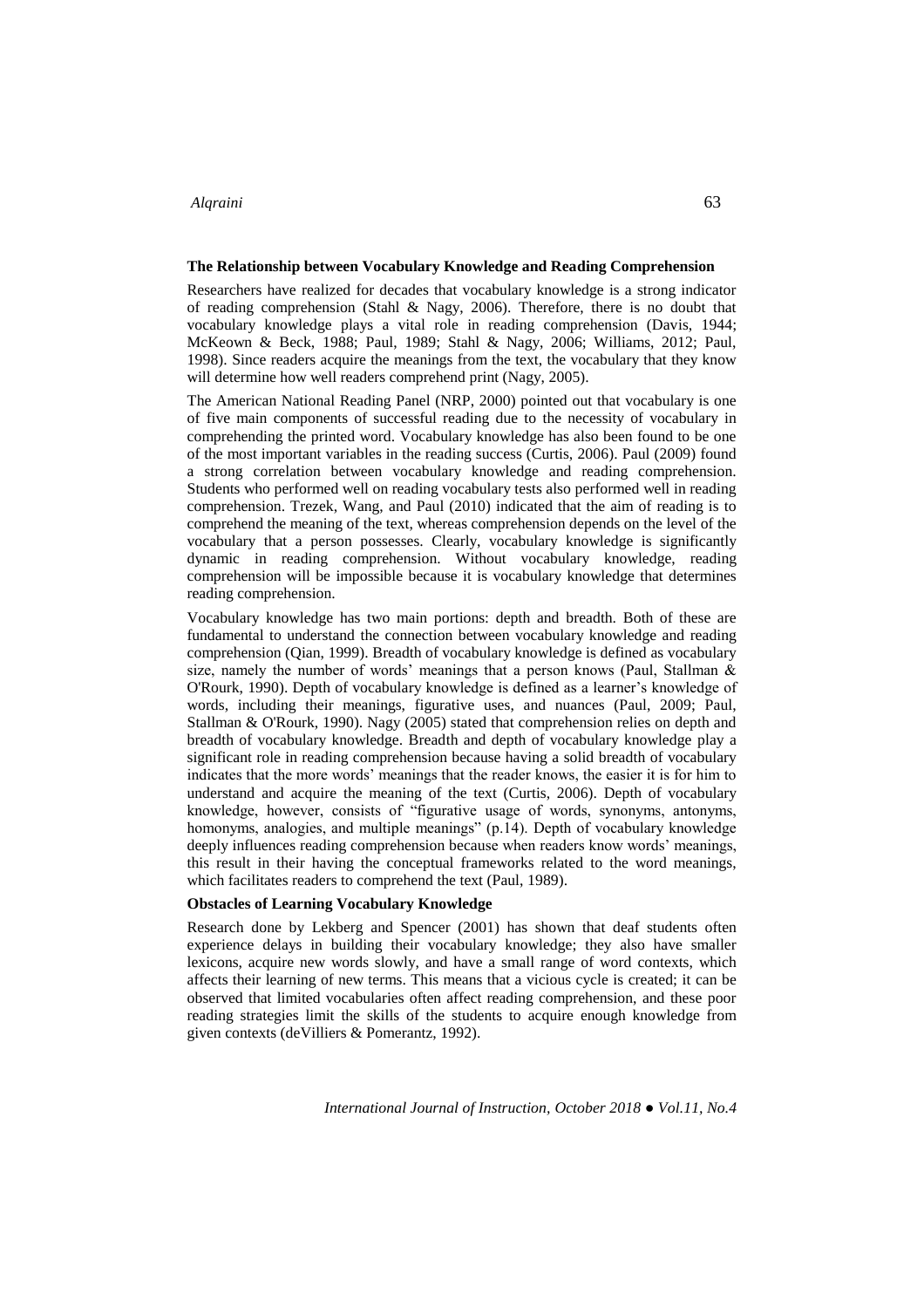Printed words are not often understood when some of the words do not exist in the vocabulary of the reader (Luckner & Cooke, 2010). "As a result, it is often noted in the literature that reading comprehension is impeded if individuals do not know 90%–95% of the total words in the text" (Luckner & Cooke, 2010, p. 39). Due to loss of hearing, deaf children often encounter difficulties with acquiring English vocabulary through the same method of learning that hearing children use (Luckner & Handley, 2008). Since they cannot hear conversations, deaf children often encounter problems with the development of their English at the appropriate age level (Luckner & Cooke, 2010). Deaf children also have problems that are related to multiple meanings of words, and they have to rely on local contexts to determine the appropriate meaning of a given word (Marschark, Lang, & Albertini, 2002). Some studies have found limited English vocabulary and reading comprehension scores in children who are deaf compared with those with typical hearing (Singleto, Morhan, DiGello, Wiles, & Rivers, 2004).

Additionally, in sign language, the connection between sign and print is not analogous (Mayer & Wells, 1996). The way students look at vocabulary meanings in words may differ from the way they interpret meanings in sign language. Sign language is, in general, not exactly the same as the language that is found in print vocabulary because it is a spoken language, which is inherently not identical to written language; therefore, this has an effect on vocabulary development in deaf students (Hamm, 2010).

#### **METHOD**

The goal of this study was to explore and gain in-depth knowledge of how deaf and hard of hearing students learn new vocabulary knowledge through sign language, and what support the teacher needs from the school in order to make the learning environment more effective and helpful. The research questions were a) how do deaf and hard of hearing students learning new vocabulary knowledge through sign language? B) how do deaf students make progress in the classroom and what challenges do they encounter? And, c) what additional instructional support does a teacher need from the school? An ethnographic design was used in order to answer research questions.

# **Research Setting and Participants**

The study was conducted in the United States at Elementary Urban Public School in East Coast. The deaf program in this school is an intensive program designed to educate deaf and hard of hearing students in the same setting as their hearing peers, which means they are fully mainstreamed with general education students, an integration made possible by the support of a teaching staff specializing in the education of the deaf and hard of hearing. The essential approach of this program is Total Communication (TC) and Oral Education (OE).

All educators in the program comply with the No Child Left Behind Act and more than 90% hold Master's degrees and have than 15 years of teaching experience in the domain of deaf and hard of hearing education. The main goals of the program are to provide professional diagnosticians alongside teachers and family to build up educational goals suitable for each student.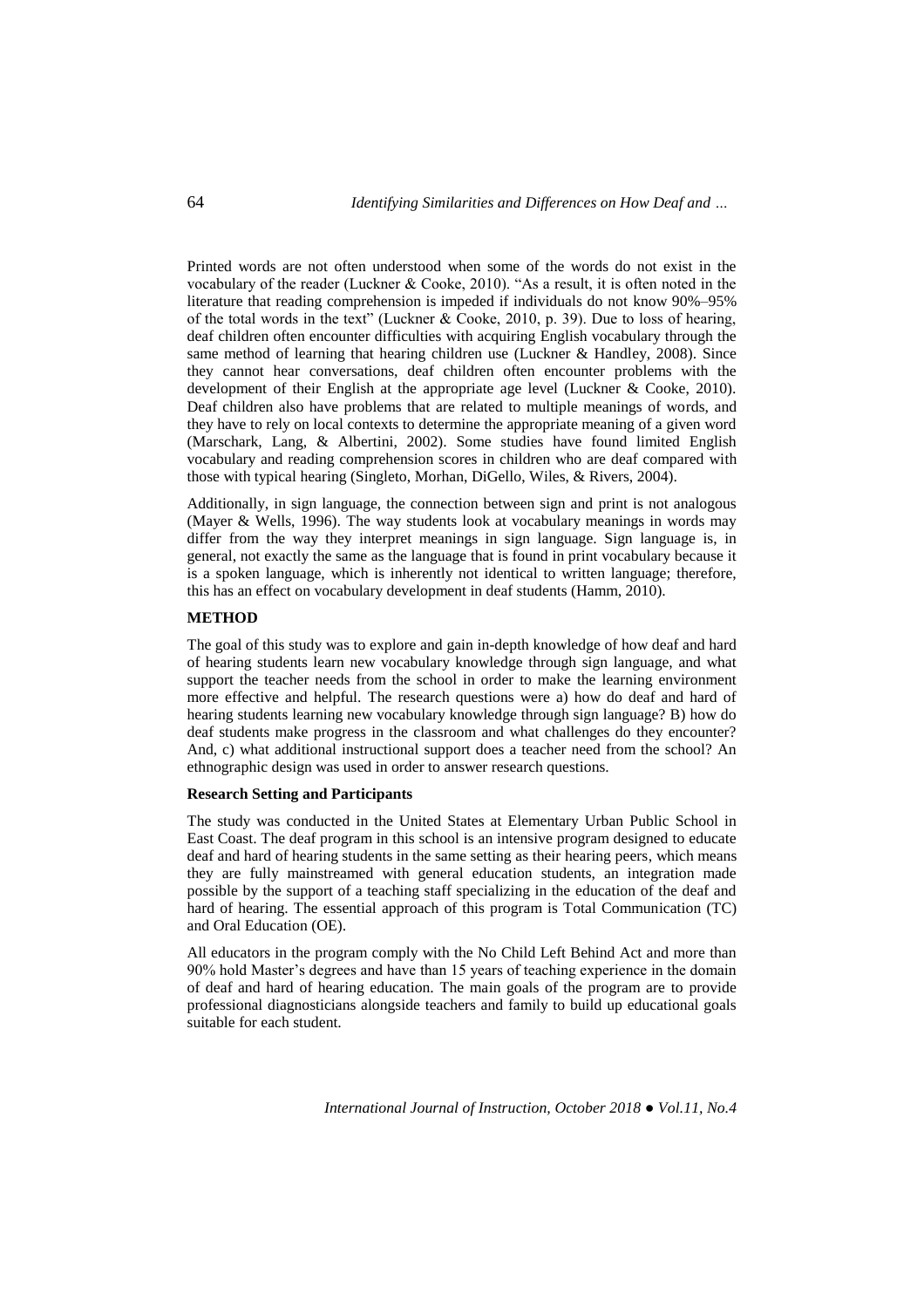# **Participants**

The focus group was a fourth-grade reading classroom using the total communication method. The total communication method mainly uses spoken language and signs simultaneously. The group included six students who were severely to profoundly deaf including a black male student from a Somali background who came from a non-English-speaking family, four white male students, and one white female student. Two students had received cochlear implants and four wore digital hearing aids in order to utilize their residual hearing.

The students' reading achievement levels on *The Story Town Curriculum* (TRC) were as follows: (a) two students are on the print concept level; (b) one student is on level  $C$ ; (c) one student is on level G; (d) one student is on level E; and (e) one student is on level M. All students have individualized education programs (IEPs).

#### **Data Collection**

This study systematically gathered data via observations, field notes, documenting teacher's works, and interviews using audio recording. The data was collected over a one year period. The first visit took place on January and the last visit was at the end of November. Additionally, two recorded audio interviews were gathered each term; the first interview was 11 minutes while the second interview was 15 minutes long.

The goal of the observation process was to observe how deaf and hard of hearing students learn new vocabulary knowledge, what challenges the students encountered in the classroom in terms of learning new vocabulary knowledge, and what kind of support the teacher needed. Therefore, descriptive field notes were derived from the observations and interview in detailed documentation. Additionally, the researcher utilized the teacher's paperwork in order to analyze vocabulary level (depth and breadth), number of new vocabulary terms, and the difficulty level of vocabulary instruction.

Audio recording was used in order to interview the teacher, asking several types of questions that were derived from the literature review. Through the interview, it was easy to recognize the teacher's reasons for using certain teaching techniques and not others, and the reasons other techniques were not used.

### **Analyzing the Data**

Data analysis was also conducted over reading storybooks in the classroom during observations. The data analyzed was based on recurrent activities and revealed the results of this study. Three themes of the data collection were highlighted and analyzed in order to answer the research questions. Analysis took place systematically and included describing sites and reading activities through narrative writing.

Using content analysis, the data was analyzed in the following three steps. The first step was gathering and preparing data collected in fieldwork in order to analyze interviews, field notes, and all materials that were used so that they could be written up.

The second step was to reread and review the fieldwork research to revise and refine the fieldwork materials, such as field notes and audiotapes, in order to connect the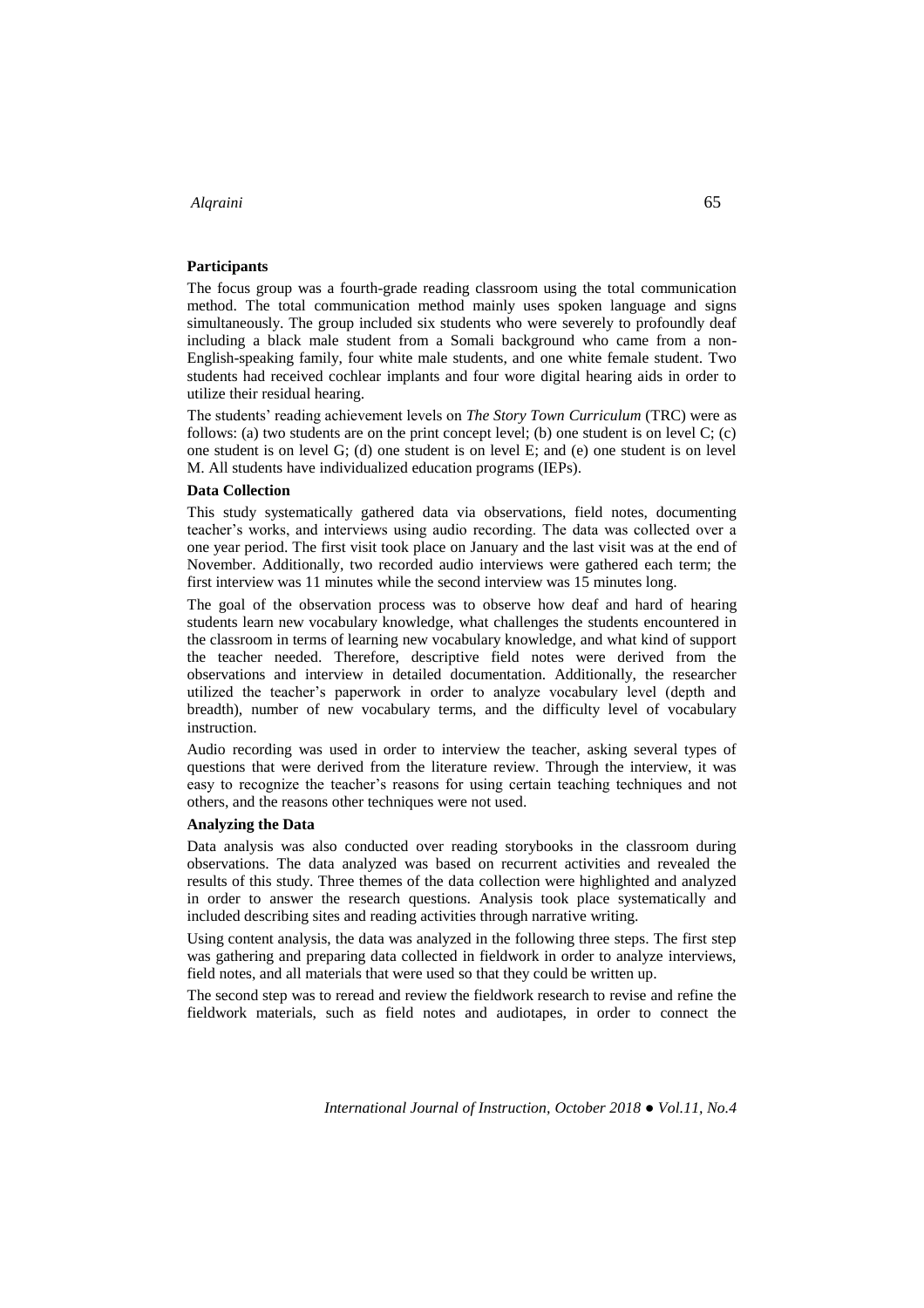information included in the responses to the research questions. It was not beneficial to add all the information that was not related to the research questions.

The last step was beginning to write a detailed, narrative description of the findings, including details from the transcripts and discussing the significance of working with that group.

### **FINDINGS**

An analysis of the observations, interview, field notes, and materials yielded three theme categories. The first theme is the teaching strategy (how deaf and hard of hearing students learn new vocabulary knowledge), the second theme is how deaf and hard of hearing students made progress in the reading classroom as well as their most challenging encounter, and the third theme is what kind of additional support the teacher needs in the classroom.

# **Teaching Strategies**

The first theme, teaching strategy (how deaf and hard of hearing students learning new vocabulary knowledge), had a primary focus to identify the teacher's methods for teaching vocabulary to deaf students into the classroom. The research analyzed this theme based on recurrent activities. For example, the recurrent activities included reading storybooks entitled *The Man who Walked Between the Towers* and *Fun in the Mud* in addition to other activities.

In the first activity, the teacher read and signed the story to the students while also displaying the book's pictures on a PowerPoint presentation as a way to link the students' attention with what she was reading and signing. Afterward, to make sure the students understood the story, the teacher listed some words that seemed unfamiliar to the children, such as wire, fiery, sway, astonish, and terrify. She then defined each word by providing an example and described how these words were pronounced using visual phonics. While she explained these words to the students, she reread the story and asked questions to ensure that they understood it. No other activities were involved in this lesson; all the teacher did was to explain the words' meanings to the students and show pictures related to those words.

Another recurrent activity involved teaching students new words, such as rut, mud, table, cable, gym, radio, pup, and fun. These words were taken from the storybook *Fun in the Mud*; however, the teacher wanted to make sure the students were able to understand the words before getting started. The teacher began teaching the words the same way that she had in the last activity, with no changes. She showed the students pictures and taught the words' syllables and pronunciations. She also showed how to spell each word using fingerspelling. The researcher asked the teacher about this strategy, and she answered:

I think that with deaf and hard of hearing students, repetition is key, and so I use that visual and take the visual away before asking questions. Then, you know, so they can become more comfortable with it, I always I relate all of my vocabulary to the words that we are either reading or seeing in sign. I think that is an important strategy, too.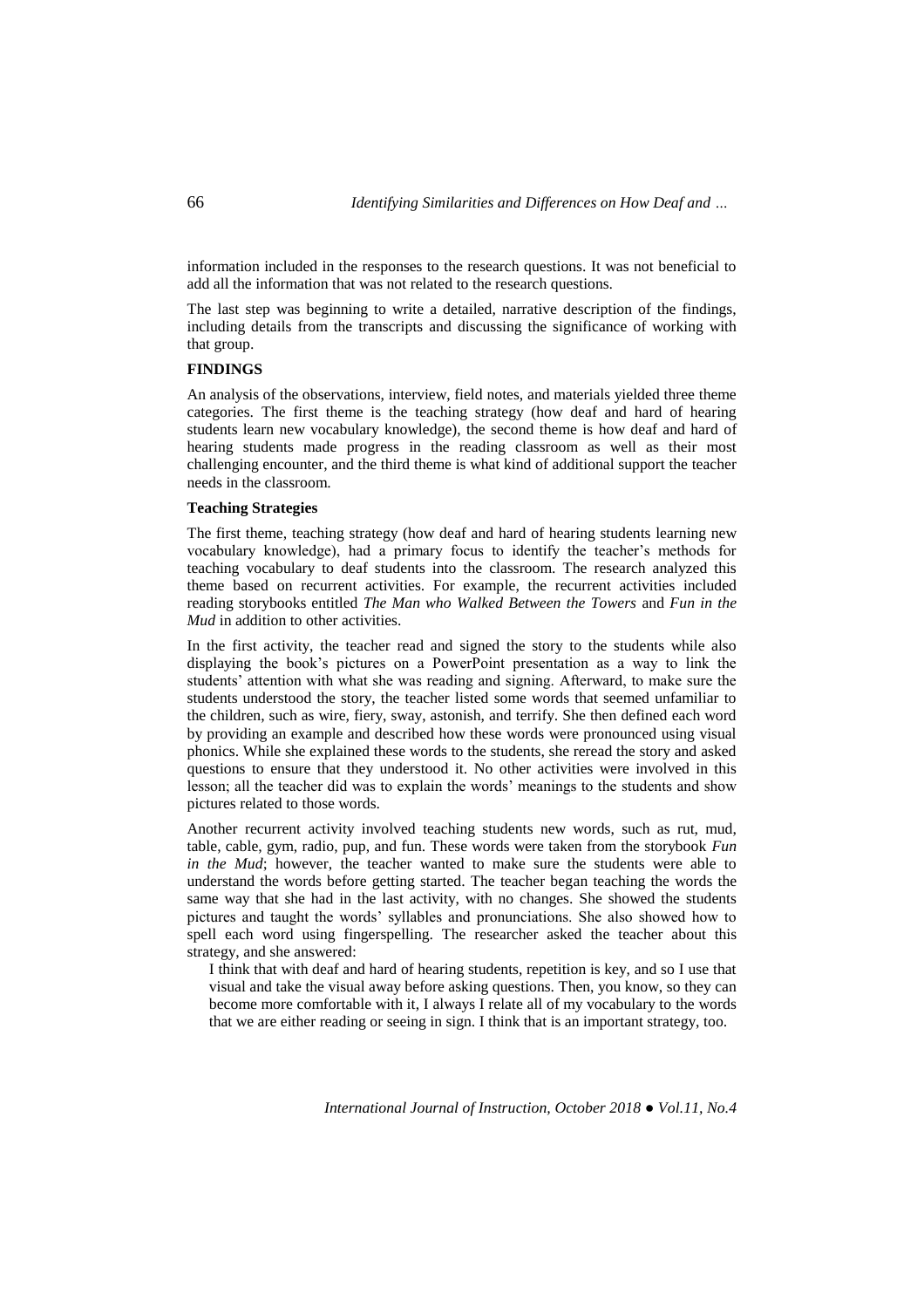Additionally, I observed another activity that was related to teaching words, except that these words were not new to the students; this was a review of previous lessons. The main goal of the activity was to determine if students are able to recognize parts of speech (e.g., verb, noun, adjective, and pronoun). The teacher used the smart board to make three lines. The first line was for verbs, the second was for nouns, and the third was for adjectives. The students had to select a word and then move it to the appropriate section. For instance, if a word was a verb, it would be placed in the verb section, and if it was a noun, it would be placed in the noun section. All students were participating in this activity; some correctly placed words, and others made mistakes. This activity took around fifteen minutes. After that, the students moved to another table to do a similar activity on paper.

The researcher interviewed the teacher to determine if the teacher implemented other strategies (e.g., semantic elaboration models) of teaching vocabulary. The answer was:

At this point, we are not because the words are so simplistic. I think eventually that would be a good option, although … I haven't used that this year.

Data interpretations revealed and asserted that the instructor's philosophy of imparting vocabulary knowledge was heavily focused on the repetition of new words. The strategy of providing deaf and hard of hearing students with definitions and showing them corresponding pictures is ineffective because it is based on memorization. Some scholars, such as Paul (1996), have even viewed this approach as ineffective for hearing students. Therefore, the implication is that emphasizing *semantic elaboration* models (e.g., *semantic feature analyses, word maps and semantic maps)* when teaching vocabulary can be very helpful with both hearing and deaf students. Such approaches enrich students' vocabulary knowledge in meaningful ways, beyond those of traditional teaching, which concentrates on repetition (Paul, 1996). Repetition is necessary, but it is not the main approach for teaching deaf students; these students need to see words many times, despite the fact that the content is not isolated.

Furthermore, the teacher cites her reasoning for not using semantic elaboration models is because the words being taught are so simplistic that there is no need to use this technique. If words are taught in an isolated context instead of integrating them through meaningful use, students will not be able to extend their vocabulary knowledge. Moreover, they will not be able to gain permanent ownership of these words because the terms will be saved in their short-term memory, which fades with time. Presenting words through activities such as *semantic elaboration* models will be more effective than repetition.

Thus, vocabulary lessons should be designed to support students' word learning through a combination of approaches, including direct instruction and incidental vocabulary instruction. These approaches assist students by producing multiple exposures to the vocabulary through practice and review.

# **Student Challenges**

The second theme explored how deaf and hard of hearing students made progress in the reading classroom, what the challenges students encountered in terms of learning new vocabulary knowledge were and how the teacher overcome students' challenges. The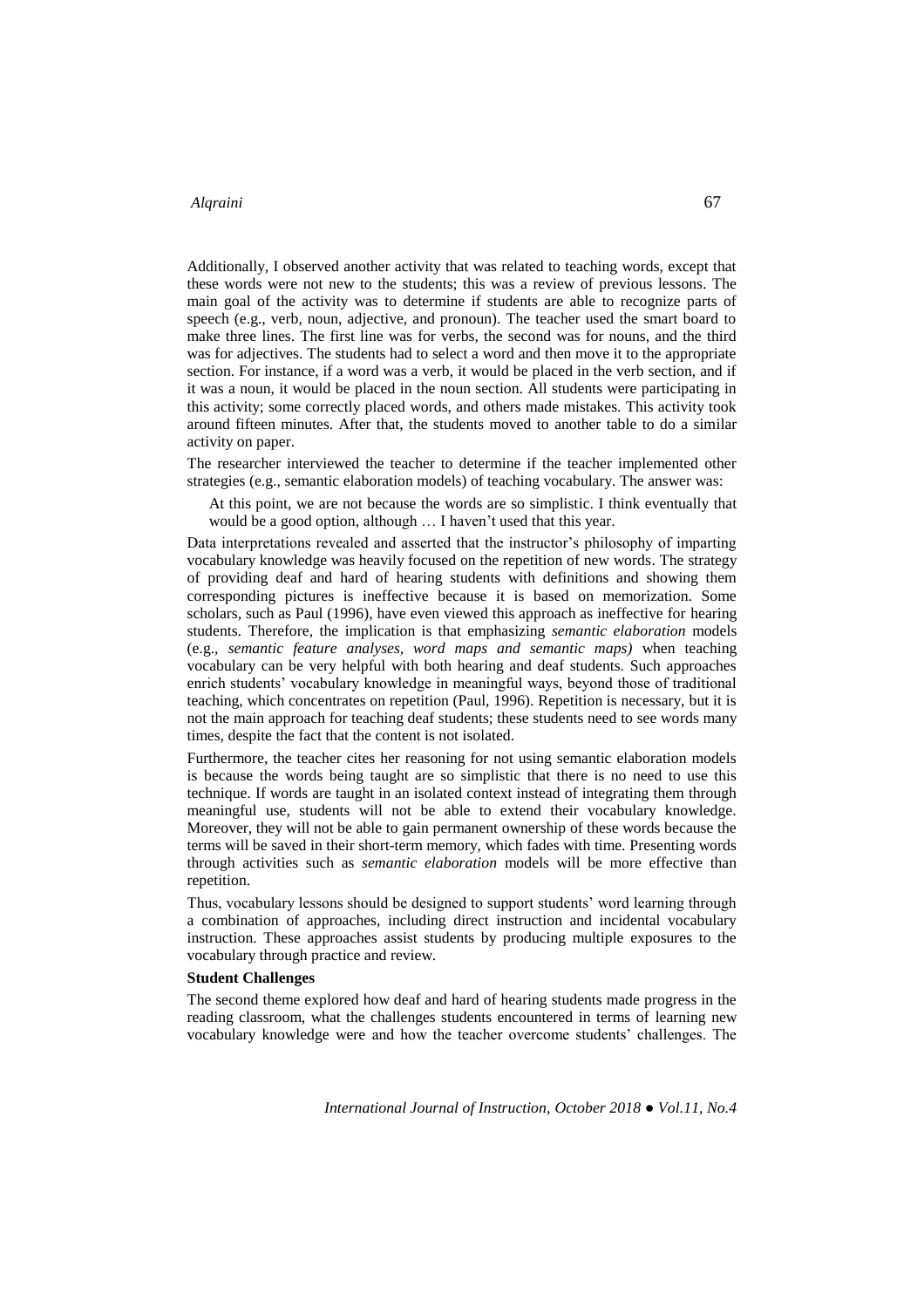theme described and analyzed the recurrent activity, which involves reading a story and other activities. The recurrent activity revealed how deaf students face many challenges in terms of recognizing the parts of speech (e.g., verb, noun, adjective, pronouns etc.). Therefore, the analysis of the reading activity revealed and asserted that these students have a limited development of English; however, they are in the process of developing language but at a slow rate.

For example, the teacher was teaching students specific words taken from a storybook. One of the words was "sway" and the teacher explained what this word meant by moving her body, making facial expressions, and pointing to a picture of a man walking on a wire and swaying back and forth. The teacher asked the students if they walked on a tiny wall, would they sway? No one answered and then one of them said that his dog's tail sways when he plays with him. The teacher then wrote sway on the board in past tense and present tense and wrote "my dog's tail is swaying; the trees swayed on a windy day." She switched her role from teaching vocabulary knowledge to grammar. Interestingly, one student asked why she put "ed" in sway? Clearly, this activity asserted that these students face many obstacles in order to learn basic reading skills. The transcription below communicates how these students encountered difficulties in learning.

…we are working on that it is hard it's very hard because they don't always first of all ASL [American Sign Language] has very different word order so when you go to write or speak they're not necessarily speaking in the correct word order am so we talked about what is noun am and we make list verbs and everything and then we have every specific sentence patterns so we have the subject and verb and then you go down so that they are able to do. Now, they can sometimes I catch them who is the subject if they just tell me the verb and then can go back and say oh wait is [mage or something the subject]. And so they're starting pick up on it and so they can recognize part of speech, but it is challenging again because they're not hearing it like we do all the time.

The students had a hard time understanding a seemingly simple word. Another activity demonstrated that the students encountered obstacles when working to comprehend the word "terrifying", For example, after reading a storybook to the students. At first the students seemed to understand the meaning; however, when the teacher asked them if walking between towers was a terrifying act, two students replied no. The teacher then displayed a picture of two towers with a man walking on a wire between the buildings. Then, the teacher explained that this act was a really terrifying event. She asked the students whether or not it would be terrifying if they saw a child driving a car? All of the students were quiet until eventually one student signed no. The teacher moved from teaching the meaning of "terrifying" to teaching the syllables of word? She asked the students how many syllables were in the word. All of the students were participants in answering this question; however, some answered correctly, and others did not. The transcription illustrates that these students are behind:

Well, I'm linking these vocabulary with state assessments I mean they're on Kindergarten level so the state assessments for fourth grad. I'm working them toward the level being able to work on this fourth grade words, but they haven't made enough progress to be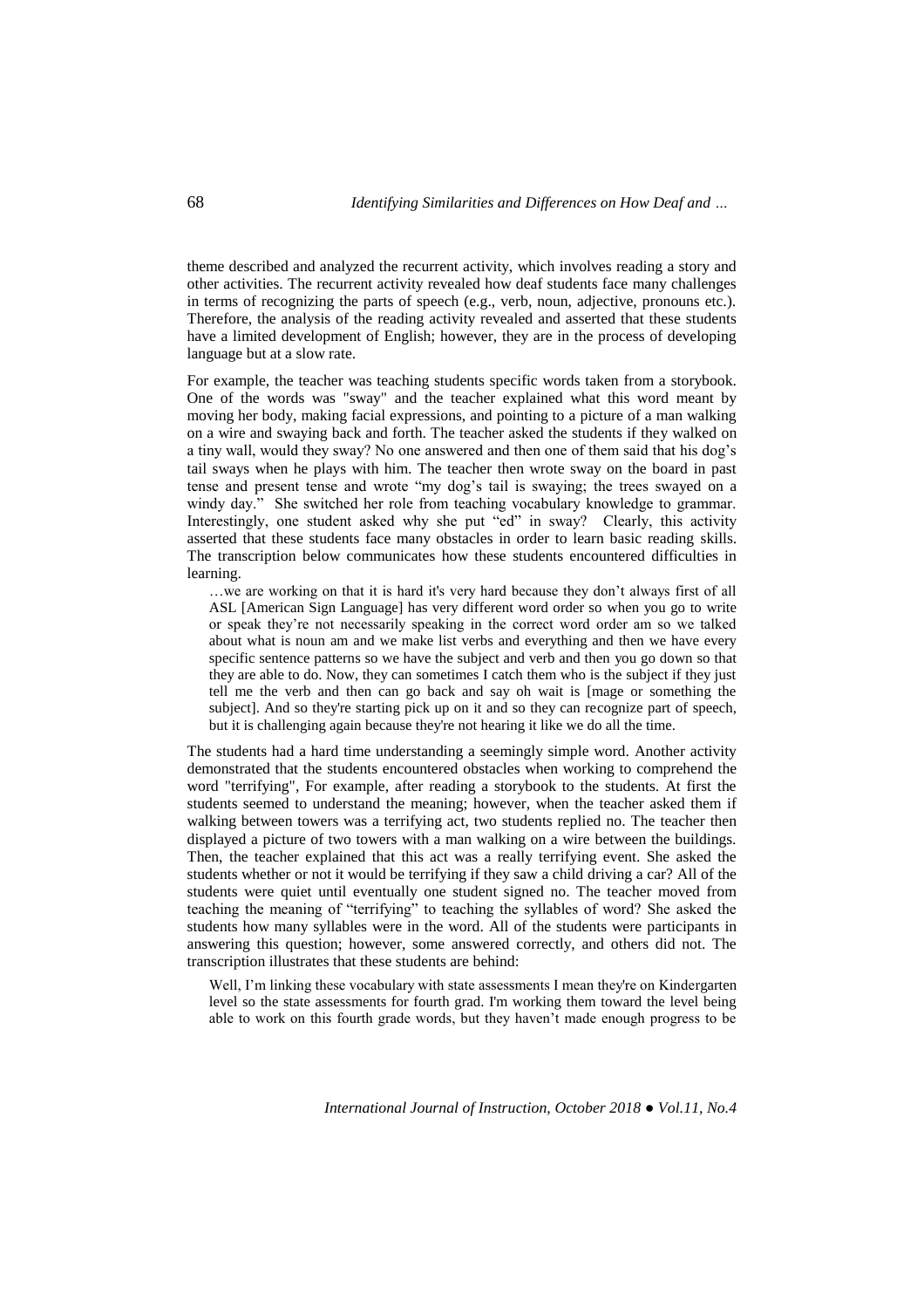able to… I'm not directly teaching vocabulary to the state assessments, but we are working toward that.

The theme asserted that insufficient or limited English language led to misunderstanding the conversation in the classroom. As Vygotsky (1987) indicated, a nonverbal person who is deaf has a deficit imagination because deaf people are not able to develop speech. He argued that if the imagination is not verbal, then the deficit imagination should not be appeared. I agree that imagination is connected with the development of language and during the storybook reading, and I can see that deaf students are not able to imagine the words terrifying and swaying, even with explanation. It seems they have not been exposed to these words the same way as hearing students, because most learning, especially in the first year, is through indirect conversations with parents, playing with peers, conversations, accidental listening, and watching TV and so on (Luckner & Cooke, 2010). Consequently, deaf students are deprived of these beneficial experiences of developing their language. As Vygotsky (1987) pointed out, there is an absence of imagination because they do not have prior knowledge and vocabulary knowledge about a certain subject, which will affect speech, and this imagination cannot be interpreted via words or signs, thus resulting in a lack of words.

The teacher understood that the students' learning processes, in particular development and acquisition of vocabulary and comprehending the text, was slow and delayed, and so she needed to adjust and adapt her teaching strategy. As she indicated that

… [t]o be an effective teacher, I must adjust and adapt my teaching to meet the needs of my individual students based on their knowledge of a topic…

Also, the theme revealed that the students are able to learn the same as their hearing peers, but they need much more time and have to give more effort. On the other hand, students' progress is similar to the concept of QSH, which is the acquisition of literacy skills by those who are deaf and hard of hearing is qualitatively similar to that of those who have typical hearing. However, quantitatively, it is delayed to the level of someone learning English as a foreign language. Thus, the vocabulary knowledge of deaf and hard of hearing students is less than their typical hearing peers. The QSH strongly believes that students who are deaf and hard of hearing can learn like their hearing peers, but at a slower speed and rate, obtain smaller results in learning, and need additional assistance services.

Therefore, through this learning and teaching setting, the researcher asserted that these students faced many challenges in terms of understanding vocabulary knowledge. However, the teacher adapted and adjusted her teaching before these students engaged in reading the story by giving the students a small number of vocabulary words. Also, these vocabulary words are not on par with hearing students' ability to explain the difference, repeat words, and provide visual means.

### **Supporting Teacher Needs**

The third theme was developed using informal and formal interviews. The highlighted theme speaks to the additional support the teacher needs in the classroom in order to make the learning environment more effective. Therefore, the additional support the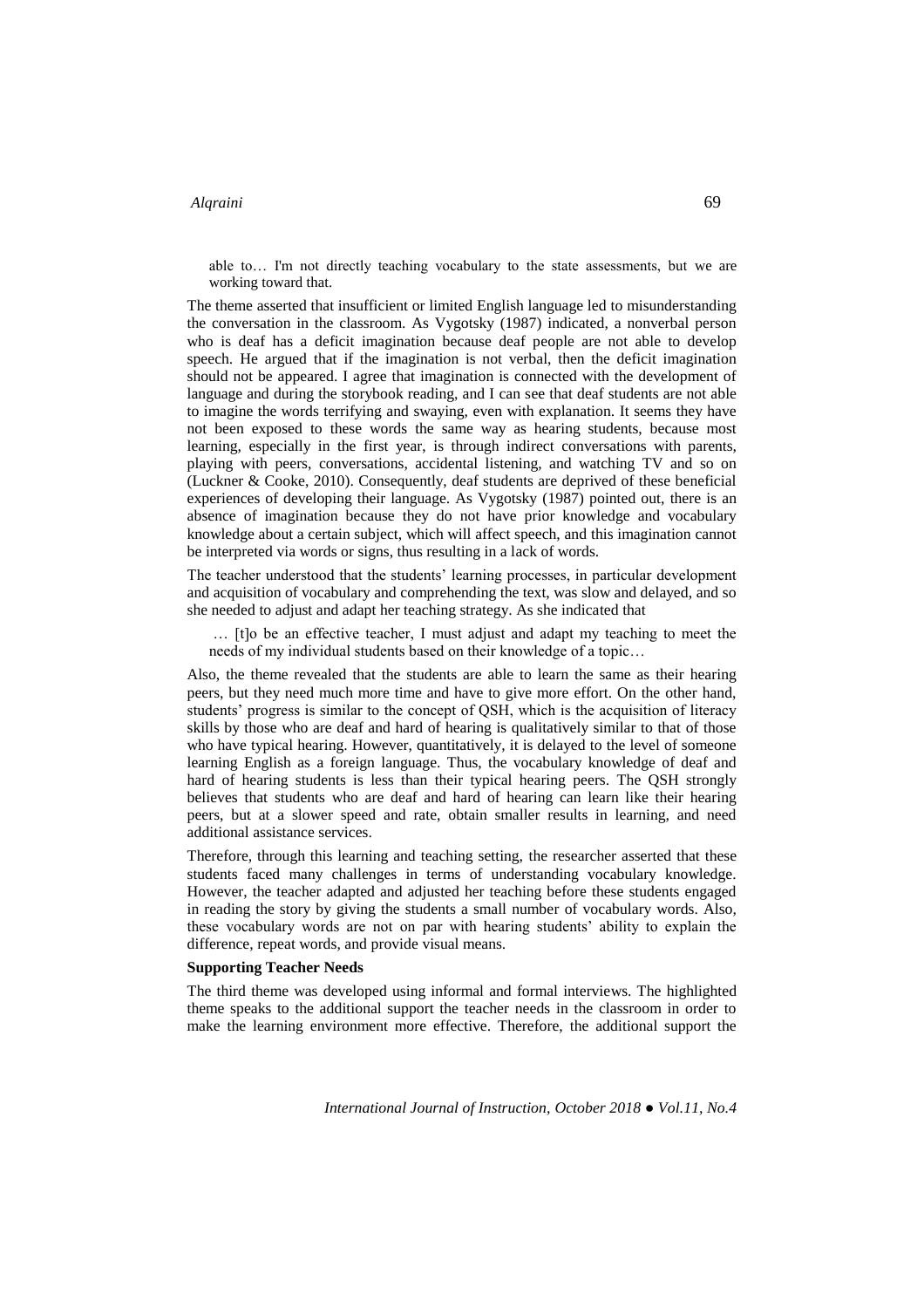teacher needed to assist her in making the learning process meaningful and effective was not available. She indicated during the interview:

The additional support we do have is a person who is doing IEPs [Individualized Education Programs], but she is an amazing reading teacher, so having her come into the class to model the lesson and talk about vocabulary and sound will be amazing… I think having someone show me would be so much more meaningful than just having that type of support or even having a reading specialist type person who can come to you. Now, I have a wide range of kids. I have kids at higher levels, and I have kids who are at lower levels, and just having someone come and pull kids who need extra help or that type of thing is what they have in regular education. In my old school, they pulled specific kids who were really low, and here, more go into the classroom and work with one class instead of pulling a variety of kids. So, I think we do lack that support.

In addition, the teacher pointed out that she needed more support with technology and trust from the administration. The transcription showed the following:

I would like to see more support with technology and giving us the resources needed to teach effectively. I would also like the administration to understand that deaf children learn differently and trust the teachers with the knowledge to make curriculum decisions.

Thus, the school that provides instructional resources and assistances that teachers need would help to make the learning process go more effectively. In the co-teaching classroom, teachers typically have a general education teacher and a special education teacher, or they have two special education teachers—one has more experience in a certain content area than the other.

Surely, having two teachers in the classroom has many advantages for students and teachers because students will have a chance to learn from two teachers. Additionally, in a dual teaching environment, the teacher can extend her teaching while another teacher works with students who face difficulties. Also, the special education teacher and the general education teacher, or another special education teacher who has more experience than another teacher in a certain subject can help the teacher overcome specific challenges that students encounter. Therefore, co-teaching works because all teachers have strengths and weaknesses, so in the co-teaching environment, the students are fortunate because they have the expertise of two teachers who can enable students to learn more effectively and appropriately.

Also, using technology in the classroom is significantly useful and needed in the  $21<sup>st</sup>$ century, especially by students who are deaf. The types of technology that are of specific interest to teachers who are deaf or hard of hearing include *closed captioning, real time captioning, sound fields, FM systems, speech and speech reading computer programs, computer assisted note taking,* and *the Internet*; these types of technology can facilitate deaf students' learning process. Moreover, advanced technologies such as an iPad have tremendous advantages that improve students' reading skills. At the same time, students can easily access the sound via connecting the iPad's Bluetooth with digital heating aids that contribute to organizing the sound sufficiently and in turn promotes reading skills. Consequently, it is important for schools to dedicate portions of their budgets to allow for such technology in the classroom.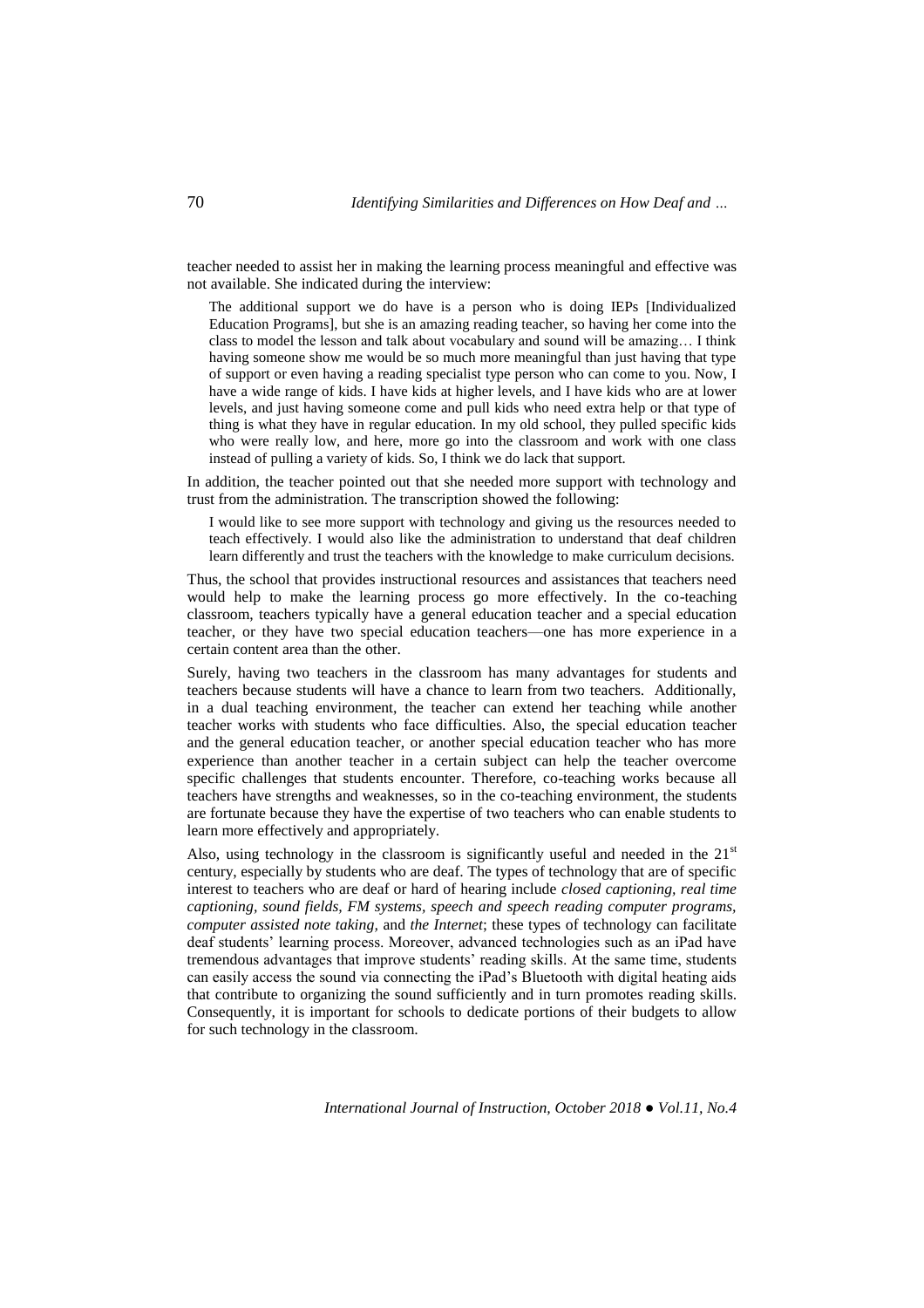### **DISCUSSION**

This ethnographic study explored how the teacher approached teaching new vocabulary knowledge to the students, how the teacher dealt with the challenges encountered by deaf students in order to make the learning process successful, and what kind of support the teacher needed to make the learning environment more effective. Three research questions guided the study to explore these themes in detail.

The recurrent activity in the first theme—reading storybooks—revealed how the teacher was teaching new vocabulary knowledge in the classroom. The teacher's approach to teaching was heavily focused on repetition of words through many recurrent activities. Therefore, the teacher had to move beyond traditional ways of teaching vocabulary that concentrate on only one approach and cannot enable deaf students to move toward ownership of the words. For example, in traditional modes of teaching vocabulary, the teacher may cover a list of vocabulary items that will be valuable for students to know before a reading lesson. When students practice words with signing, fingerspelling, and pronouncing, they are required to use the words in sentences. For instance, "the student might write 'very sad' as a meaning for the word tragic and create a sentence such as the following: 'This is a tragic event'" (Paul, 1996, p. 12). Thus, the concentration on meanings in vocabulary lessons does not contribute to the development of depth of vocabulary knowledge. Importantly, students will not be able to acquire words deeply through traditional approaches to teaching vocabulary. Therefore, students need to learn vocabulary lessons through a combination of approaches—including direct instruction and incidental vocabulary instruction. These two approaches allow students to have consistent reoccurring exposure to the words through review and practice. Therefore, if a teacher only concentrates on one approach it might not contribute to students' comprehension of the subject or the aim of the lesson, as the researcher observed in the second theme.

In terms of the second theme, the challenges that deaf and hard-of-hearing students encounter in the classroom, it was clear that the poor reading skills were recurrent as the students read storybooks. There are many reasons for poor reading skills. Luckner et al. (2005/2006) pointed out five obstacles that prevent the development of vocabulary knowledge among deaf and hard-of-hearing students: "a) lack of access to the phonological code, b) limited fluency with the language prior to attending school, c) lack of early literacy experiences prior to entering school, d) a delay in the acquisition of vocabulary, and e) difficulties with lower level reading skills" (p. 444). These points described the obstacles to developing sufficient reading skills. However, this does not mean that the students cannot learn as hearing students do. In fact, deaf or hard of hearing students can learn in the same ways as hearing students with some adaptions and adjustments. Moreover, teachers need to use multiple modes of instruction so that they can attend to everyone's needs rather than focusing only on one approach, which may only reach a few students. Also, the QSH suggests that deaf students are able to learn in qualitatively similar ways to hearing students in terms of their learning process, but quantitatively their learning is delayed compared to hearing students. Therefore, deaf and hard of hearing students need to learn through diverse instructional modes. There is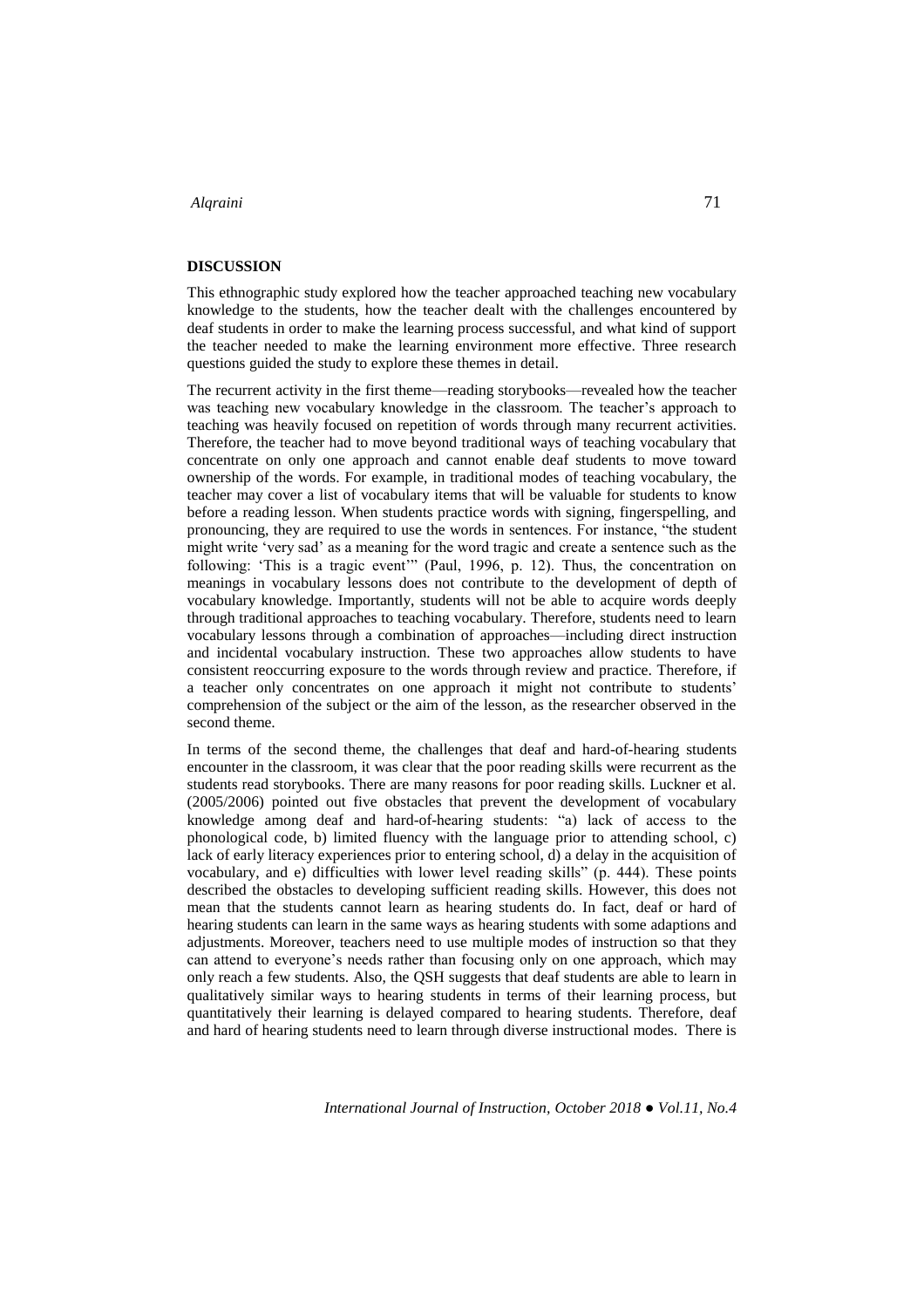support that can help teachers develop lessons with varying instructional tools. The teacher in the research indicated that she needed such support in order to make the learning and teaching in her classroom more effective.

The third theme centered around school support and its correlation with producing an effective learning environment. The kinds of support the teacher needed included collaboration with other teachers in the classroom, as well as help using technology that could enhance her lesson plans. Collaboration or co-teaching has many positive aspects that make lessons more effective and meaningful for students and teachers alike. For example, if two or three students do not understand a certain subject, the co-teaching teacher can easily work with these students to understand the subject without interrupting the primary teacher conducting the lesson. Also, students will get the benefits of learning from two teachers and the co-teaching teacher can become a tutor for students to overcome challenges in learning. There are many ways of implementing these strategies into the classroom.

Likewise, the most effective and meaningful aspect is using technology such as iPads in the classroom, which has many benefits. For example, the teacher can easily connect the students' hearing aids through the iPads in order to enable the students to access sounds clearly, which in turn results in improving the students' speech without requiring the teacher to use visual phonics to teach students. Also, in learning reading skills, students are able to watch videos related to stories, listen to decoding, and play educational games to promote concepts or topics relevant to their lessons. Applying instructional technology in the classroom can be beneficial for deaf students.

# **CONCLUSION**

The most significant conclusion to be drawn from this study is that few researchers have utilized ethnographic methods to provide information about how vocabulary is learned and taught with deaf and hard-of-hearing students in the classroom. An ethnographic approach can provide insights into the learning and teaching of vocabulary that quantitative methods alone cannot illustrate. Also, immersion in the school environment allows researchers to understand complex issues that cannot be observed or explained via other types of research. Thus, this study will open doors for other researchers who are interested in implementing ethnographic approaches in order to identify teaching strategies for introducing new vocabulary knowledge, understand students' progress and challenges in learning new vocabulary knowledge, and recognize what kinds of classroom support teachers need.

### **FUTURE RESEARCH AND RECOMMENDATIONS**

The limitation of this study its length, as that impacted how much time of I collected the data. The research was based on four visits. More time may have offered a larger range of hearing loss in students. Another limitation was that the study focused so closely on just one classroom means results cannot be generalized since deaf and hard or hearing students are very diverse. Their hearing loss ranges from mild to severe. Additionally, the philosophy for teaching the deaf and hard of hearing students is also varied because their hearing losses are not stable and so multiple systems are therefore needed, such as *Pidgin Signed English (PSE), American Sign Language (ASL), Aural/Oral, and Total*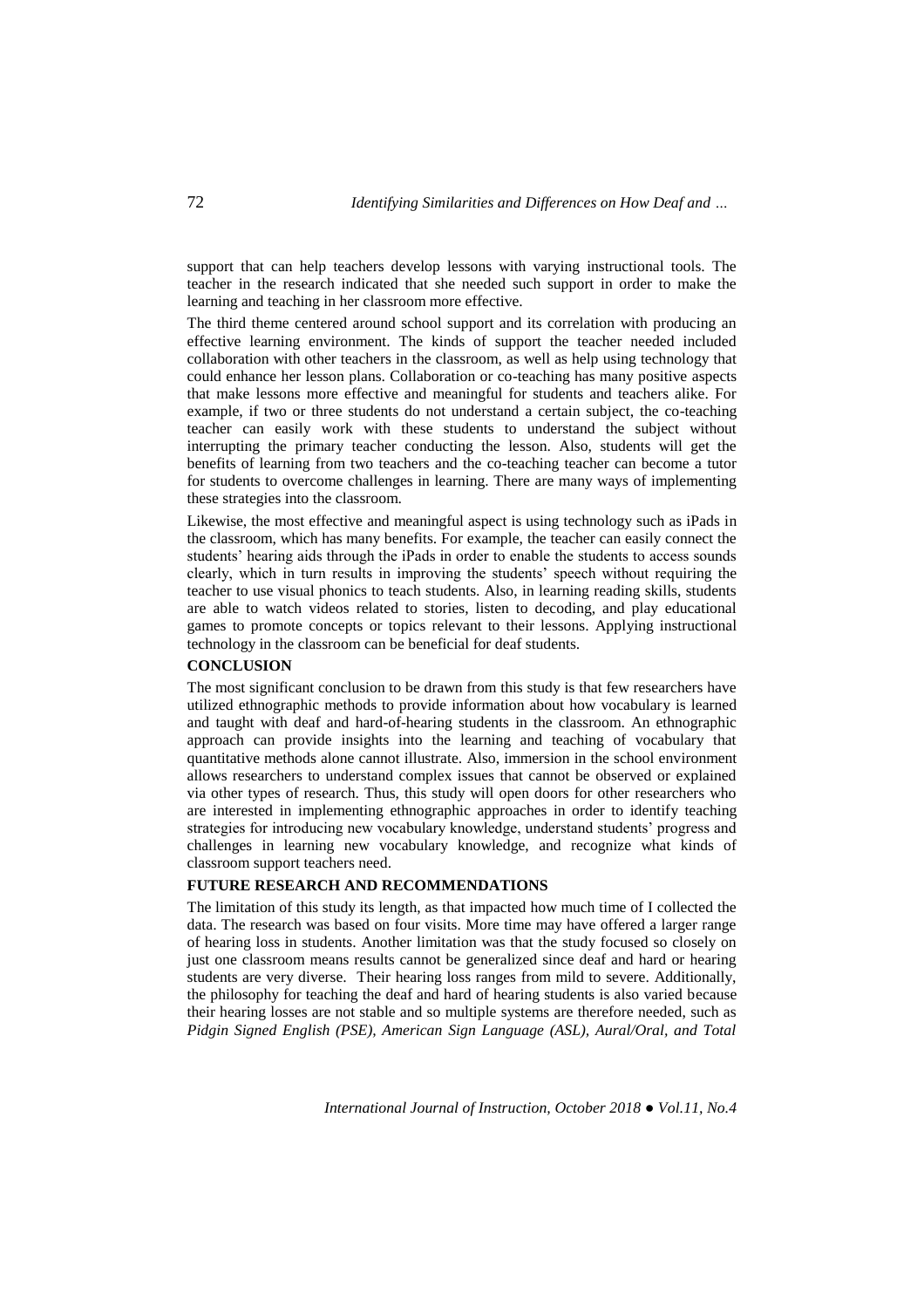*Communication (TC)* and other visual communications. Thus, this study needs to be implemented over many philosophies for teaching in order to obtain a holistic view of teaching strategies of teachers of deaf and hard-of-hearing students.

#### **REFERENCES**

de Villiers, P. A., & Pomerantz, S. B. (1992). Hearing impaired students learning ne words from written context. *Applied Psycholinguistics, 13* 409–431.

Curtis, M. (2006). The role of vocabulary instruction in adult basic education. *Annual review of adult learning and Literacy*.

Davis, F. B. (1944). Fundamental factors of comprehension in reading. *Psychometrika*, 9, 3, 185-197.

Hamm, L. D. (2010). *We can read and write*: *Critical characteristics of highly literate deaf and hard of hearing students and their families* (Doctoral dissertation). Retrieved from http://digitallibrary.usc.edu/assetserver/controller/item/etd-Hamm-3620.pdf

Lave, J., & Wenger, E. (1991). *Situated learning: Legitimate peripheral participation.* New York: Cambridge University Press.

Lederberg, A. R., & Spencer, P. E. (2001). Vocabulary development of deaf and hard of hearing children. In M. D. Clark, M. Marschark, & M. Karchmer (Eds.), *Context, cognition, and deafness* (pp. 88–112). Washington, DC: Gallaudet University Press.

Lee, C. D., & Smagorinsky, P. (Eds.). (2000). *Vygotskian perspectives on literacyresearch: Construction meaning through collaborative inquiry.* New York: Cambridge University Press.

Luckner, J., Sebald, A., Cooney, J., Young, J., & Muir, S. (2005/2006). An examination of the evidence-based literacy research in deaf education. *American Annals of the Deaf, 150*(5), 443–56.

Luckner, J., & Handley, C. (2008). A summary of the reading comprehension research undertaken with students who are deaf or hard of hearing. *American Annals of the Deaf, 153*(1), 6–36. Retrieved from http://muse.jhu.edu

Luckner, J., & Cooke, C. (2010). A summary of the vocabulary research with students who are deaf or hard of hearing. *American Annals of the Deaf, 155*(1), 38–67. doi:10.1353/aad.0.0129

Mayer, C., & Wells, G. (1996). Can the linguistic interdependence theory support a bilingual-bicultural model of literacy education for deaf students? *Journal of Deaf Studies and Deaf Education, 1*(2), 93–107.

McKeown, M. G., & Beck, I. L. (1988). Learning vocabulary: Different ways for different goals. *Remedial and Special Education*, 9, 1, 42-46.

Marschark, M., Lang, H. G., & Albertini, J. A. (2002). *Educating deaf students: From* 

*research to practice*. New York, NY: Oxford Press, Inc.

Nagy, W. (2005). Why vocabulary instruction needs to be long-term and comprehensive. In E. H. Hiebert & M. L. Kamil (Eds.), *Teaching and learning vocabulary: Bringing research to practice* (pp. 27-44). Mahwah, NJ: Lawrence Erlbaum Associates, Inc.

National Reading Panel (U.S.), & National Institute of Child Health and Human Development (U.S.). (2000). *Report of the National Reading Panel: Teaching children to*